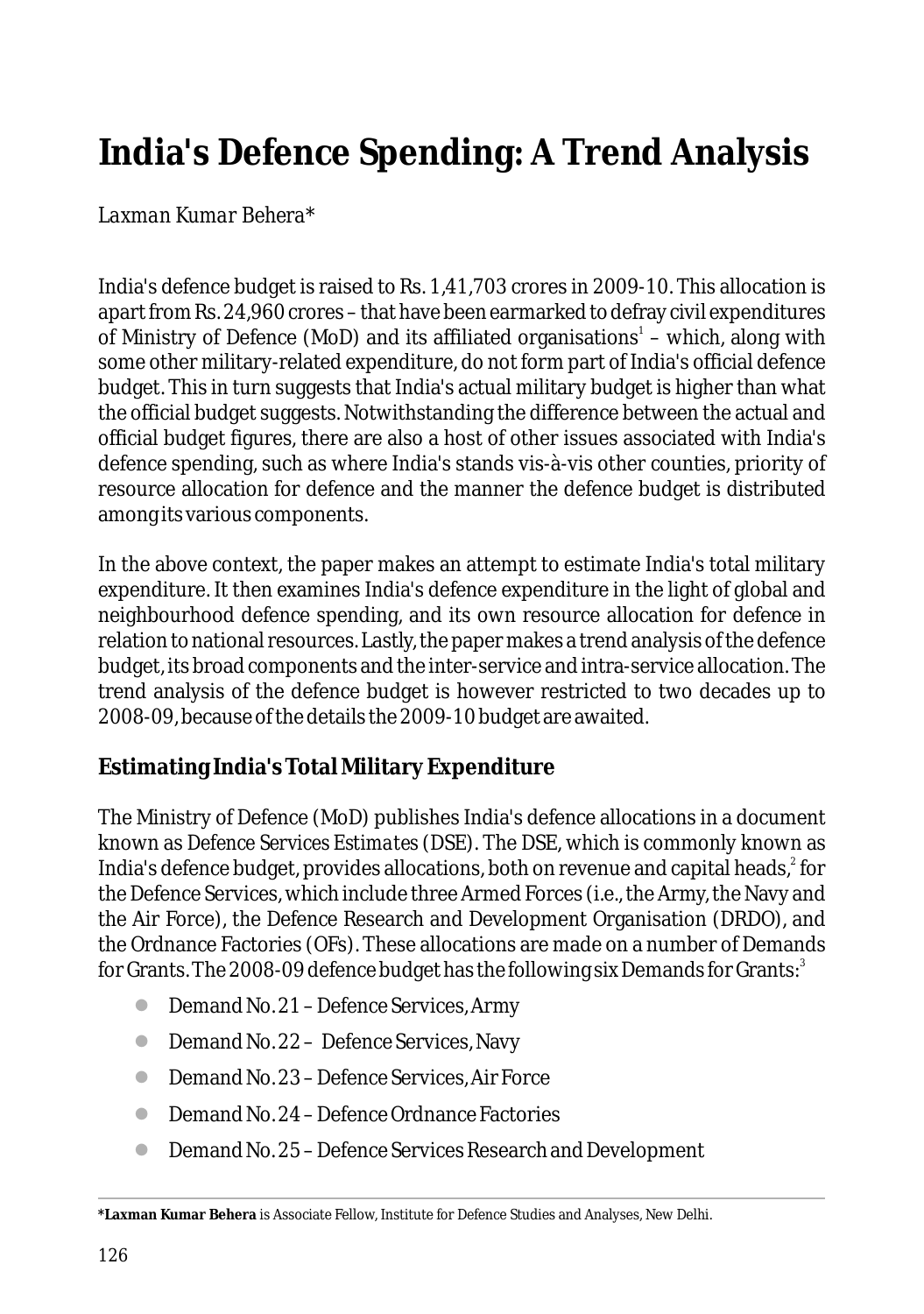● Demand No. 26 – Capital Outlay on Defence Services

The above Demands for Grants accounts for Rs. 1,05,600 crores in 2008-09. However, the above Grants do not include some other allocations, which organisations like Stockholm International Peace Research Institute (SIPRI) include while estimating India's total military expenditure. To the extent these estimates vary can be seen that while SIPRI's estimate for 2007 was Rs. 1193 billion that of DSE was nearly 22 per cent less at Rs. 925 billion.<sup>4</sup> The variation is because India's official defence budget does not factor in the Ministry of Defence's 'civil' allocations, defence pension, allocations on account of para-military forces and military-related nuclear activities, some of which go into SIPRI's estimation. While the government publishes regular information on the first two, there is much secrecy, especially on the military-related nuclear fronts. However, according to some nearly one-third of the Department of Atomic Energy's "budget goes into[nuclear] warhead production and research."<sup>5</sup> Addition up all these heads, the actual budget is much higher than is published by the government. The following table tries to capture the actual defence budget for the year 2008-09. As the figures show, the actual budget could be as much as 27 per cent higher than the official budget.

| Components              | Rs. (in Crore) |
|-------------------------|----------------|
| Official defence budget | 1,05,600       |
| <b>Nuclear forces</b>   | 1,300          |
| Paramilitary forces     | 7,632          |
| Paramilitary housing    | 555            |
| Border fencing          | 608            |
| Border infrastructure   | 504            |
| Defence pensions        | 15,564         |
| MoD (civil estimate)    | 2,370          |
| Total                   | 1,34,133       |

**Table 1: Components of India's Actual Defence Budget and Amount, 2008-09**

*Source*: Ajai Shukla, "*How much is the defence budget?*" Business Standard, March 11, 2008

The above exercise of estimating all heads of expenditure may not be significant for country's defence preparedness, but is relevant from the point of view resource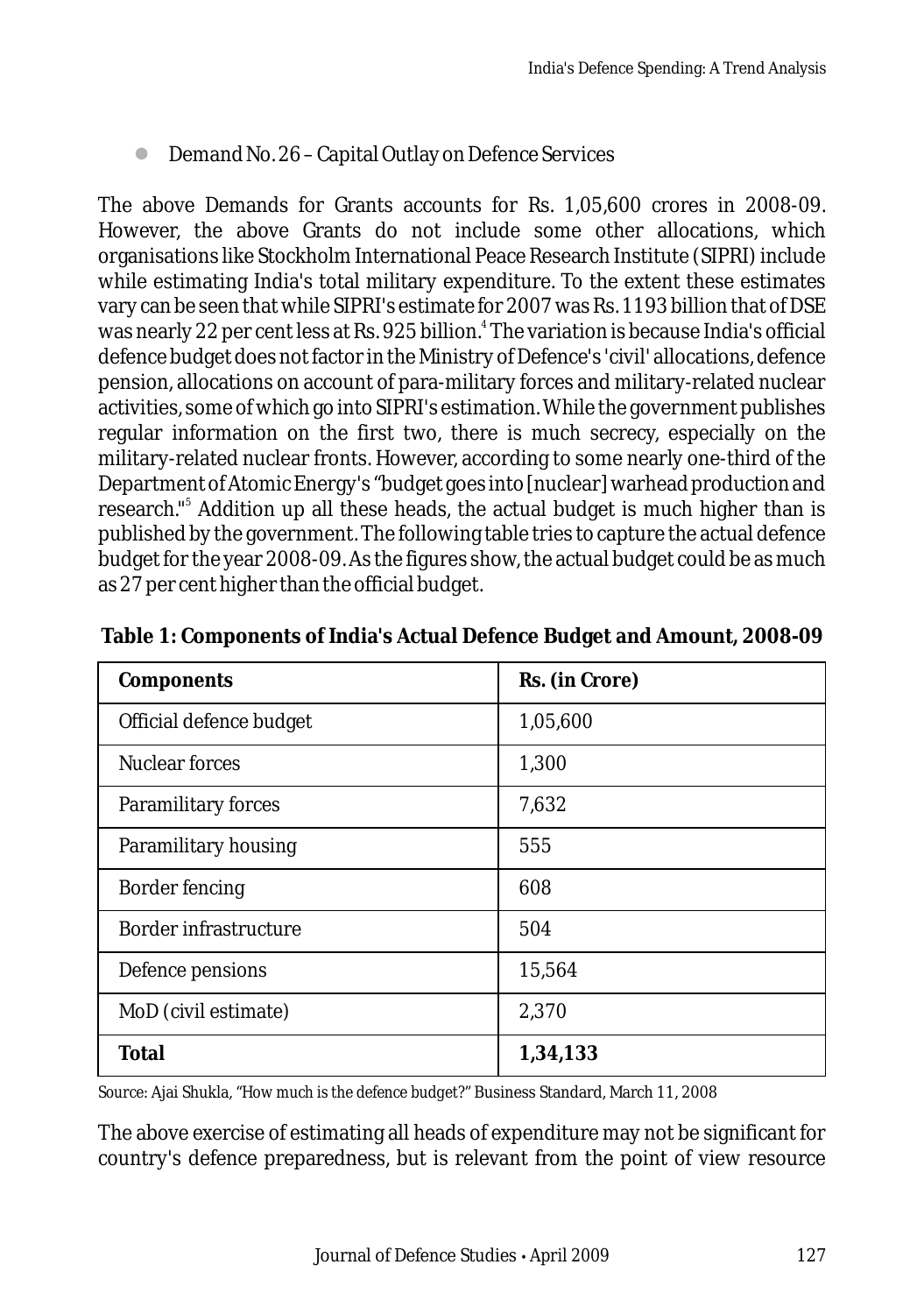allocations. At the same time, the actual total expenditure clarifies misperceptions about how much the country spends on its defence. If the above total figure is taken, this represents nearly 2.5 per cent of the GDP – a percentage share which may look impressive for a developing country like India.

# **India's Defence Expenditure: Global and Neighborhood Perspectives**

When it comes to defence, India is one of the leading spenders in the world. In last 10 years, the annual average growth of India's real military spending is nearly 5 per cent –a half a percentage point higher than the global average during the same period. $^{\rm e}$ According to SIPRI India's military spending in 2007 is the  $10<sup>th</sup>$  highest in the world in market exchange rate (MER) dollar terms and the  $4<sup>th</sup>$  highest in terms of Purchasing Power Parity (PPP).<sup>7</sup> The 2007 data of SIPRI puts India's real military expenditure at US\$ 24.25 billion.<sup>8</sup> In absolute terms, India's military expenditure is however smaller in comparison to other big spenders, especially in regard to the US\$ 547 billion, which makes America not only the largest military spender in the world but responsible for nearly half of global military spending. India's comparatively smaller military budget can be ascribed, among others, to its relatively smaller size of economy.<sup>9</sup> Nonetheless, India spends a higher percentage of its national resources for the military purpose. Except for Saudi Arabia, US and Russia, India' military expenditure as a percentage of GDP is the highest among the rest top-10 military spenders (see Table 2).

While examining India's military expenditure from the global perspective, one noticeable aspect that come into picture is related to per capita spending of leading spenders. On this account, India scores little. Compared to 2007 global average of per capita military spending of US\$ 183, India spends only US\$ 21. This is obviously to do with the huge population of the country. China, which ranks third in MER dollar terms, and second in PPP terms, also faces similar low per capita spending (see Table 2).

India's absolute military budget and per capita spending may be smaller than those of the US, the UK and other big spenders, but in comparison to its neighbours it remains quite significant. Except for Chinese military expenditure, India's remains so far the largest in its neighbourhood. In fact, India's 2006 military expenditure is nearly four times bigger than total expenditures of Bangladesh, Pakistan, Nepal and Sri Lanka.<sup>10</sup> For India's point of view, however, the expenditures of Pakistan and China remain relevant because of the obvious reasons.

Chinese military expenditure has always been a source of debate, primary on account of the secrecy of its actual spending, the magnitude of growth over the past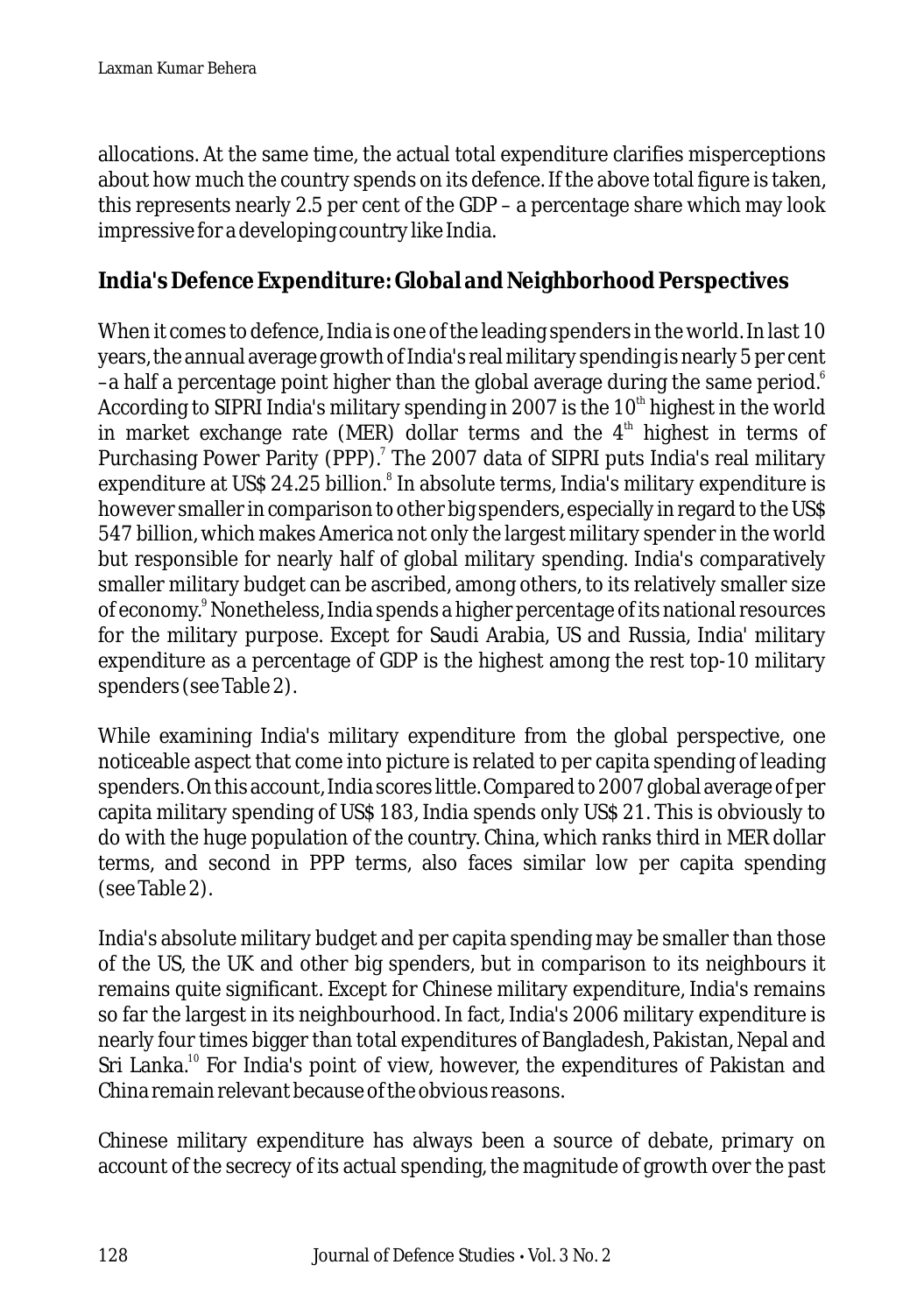| Military expenditure in MER dollar terms |                 |                                      |                       |                                       |                        |                  | Military expenditure in<br>PPP terms |                               |  |
|------------------------------------------|-----------------|--------------------------------------|-----------------------|---------------------------------------|------------------------|------------------|--------------------------------------|-------------------------------|--|
| Rank                                     | Country         | <b>Spending</b><br>(S <sub>b</sub> ) | World<br>Share<br>(%) | <b>Spending</b><br>per<br>capita (\$) | $%$ of<br>GDP,<br>2006 | Rank             | Country                              | Spending<br>(S <sub>b</sub> ) |  |
| $\vert$ 1                                | <b>USA</b>      | 547                                  | 45                    | 1799                                  | 4.0                    | 1                | <b>USA</b>                           | 547                           |  |
| $\overline{c}$                           | UK              | 59.7                                 | $\overline{5}$        | 995                                   | 2.6                    | $\boldsymbol{2}$ | China                                | $[140]$                       |  |
| 3                                        | China           | [58.3]                               | [5]                   | [44]                                  | 2.1                    | 3                | Russia                               | [78.8]                        |  |
| $\overline{4}$                           | France          | 53.6                                 | $\overline{4}$        | 880                                   | 2.4                    | $\overline{4}$   | India                                | 72.7                          |  |
| $\overline{5}$                           | Japan           | 43.6                                 | $\overline{4}$        | 339                                   | 1.0                    | $\overline{5}$   | <b>UK</b>                            | 54.7                          |  |
| 6                                        | Germany         | 36.9                                 | 3                     | 447                                   | 1.3                    | 6                | Saudi<br>Arabia                      | 52.8                          |  |
| $\overline{7}$                           | Russia          | [35.4]                               | [3]                   | $[249]$                               | 3.6                    | $\overline{7}$   | France                               | 47.9                          |  |
| 8                                        | Saudi<br>Arabia | 33.8                                 | 3                     | 1310                                  | 8.5                    | 8                | Japan                                | 37.0                          |  |
| 9                                        | Italy           | 33.1                                 | 3                     | 568                                   | 1.8                    | 9                | Germany                              | 33.0                          |  |
| 10                                       | India           | 24.2                                 | $\overline{2}$        | 21                                    | 2.7                    | 10               | Italy                                | 29.6                          |  |
| World                                    |                 | 1214                                 | 100                   | 183                                   | 2.5                    |                  |                                      |                               |  |

#### **Table 2: Ten Countries with Highest Military Expenditure in 2007 [Constant (2005) US \$]**

*Note*: [ ] denotes estimated figure.

*Source*: Adapted from Table 5.2 of *SIPRI Yearbook 2008*: *Armaments, Disarmaments and International Security,* Oxford University Press: Oxford, pp. 178, 2008.

decade or so, and its larger strategic implications. According to official source, China's defence budget reached  $417.769$  billion Yuan (US\$ 57.23 billion) in 2008.<sup>11</sup> However, many believe that China "under-reports its defence expenditure". The US Department of Defence (DoD), for instance, says China's actual military spending is about two to three times more than its official budget. To make the difference obvious, the Pentagon in a report to Congress cites that "China's total militaryrelated spending for 2007 could be between \$97 billion and \$139 billion," in comparison to its revised official budget of US\$ 45.99 billion.<sup>12</sup> The huge variation between Chinese official figures and those of the others is due to lack of transparency and details about off-budget military-related expenditures.<sup>13</sup> As the *Military Balance 2006* reports, the Chinese official budget does not reveal expenditures on account of the following: $14$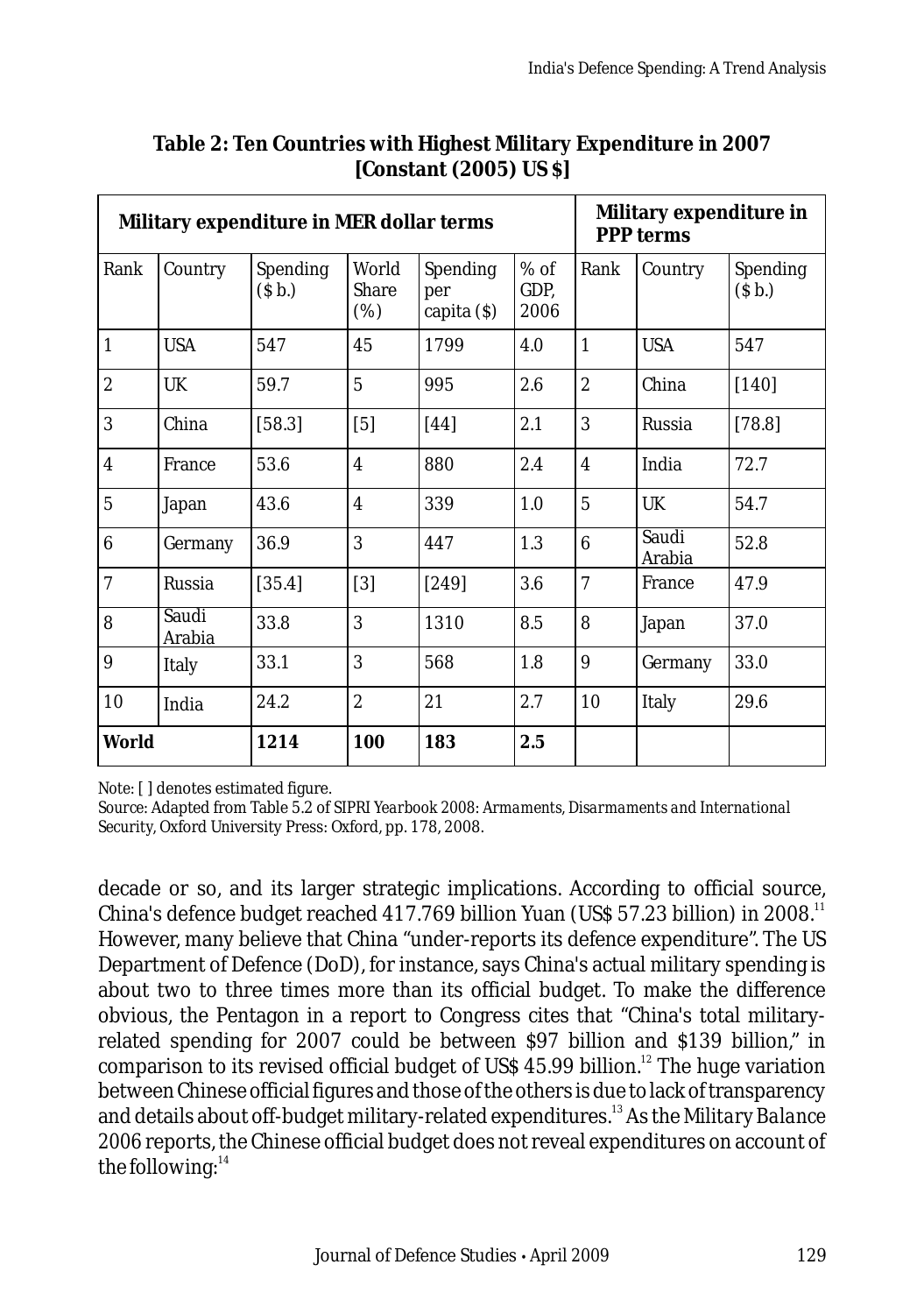- l Procurement of weapons from abroad;
- l State subsidies to the defence industry;
- **Some Research and Development (R&D) programmes;**
- l Funding of para-militaries.

Notwithstanding the secrecy surrounding China's actual military spending, Beijing has enhanced significantly its defence budget. In last 15 years, from 1993 to 2008, the official budget, in nominal terms, has been increased by nearly 10 times. In real terms also, Chinese defence budget has witnessed rapid growth. During the period 1996-2006, China's military budget (inflation adjusted) witnessed an average annual growth of 11.8 per cent, against 9.2 per cent average annual growth of real  $GDP<sup>15</sup>$ 

The continuous growth in Chinese military spending has resulted in rapid progress in its military capability, which has taken even the major powers by surprise. If the 2007 anti-satellite test (ASAT) by China was an eye-opener for the international community, its acquisition of intercontinental-range missiles along with antiaccess/area denial capabilities (such as advanced cruise missiles, medium-range ballistic missiles, anti-ship ballistic missiles, etc) have transformed its conventional battlefield into space and cyber-space domains, much beyond its immediate neighbourhood.

Pakistan's official military budget in absolute terms is far smaller than India's. The 2008 budget of Pakistan puts the figure at PKR 296.1 billion (US\$ 4.4 billion).<sup>16</sup> However, like China's, there are some military-related heads of expenditure which do not form Pakistan's official defence budget, thus making the actual defence spending "substantially" higher than the official budget indicates.<sup>17</sup> From India's point of view, what is worrisome is the military aid that Pakistan receives as a part of its support to war on terror, but uses for "preparing for war against India." <sup>18</sup> Between the period 2002 and 2008, Pakistan has received nearly US\$ 12 billion worth of "direct overt US aid and military reimbursements" from the US to support the ongoing "War on Terror."<sup>19</sup>

### **India's Defence Expenditure: Perspective of Resource Allocation**

Low allocation for defence has often been cited by many analysts as one of the primary reasons for India's lack of defence preparedness, leading to its defeat with China in 1962.<sup>20</sup> In fact, the average defence allocations between 1950-51 and 1961-62 accounted for 1.87 per cent of GDP. However, in the aftermath of Chinese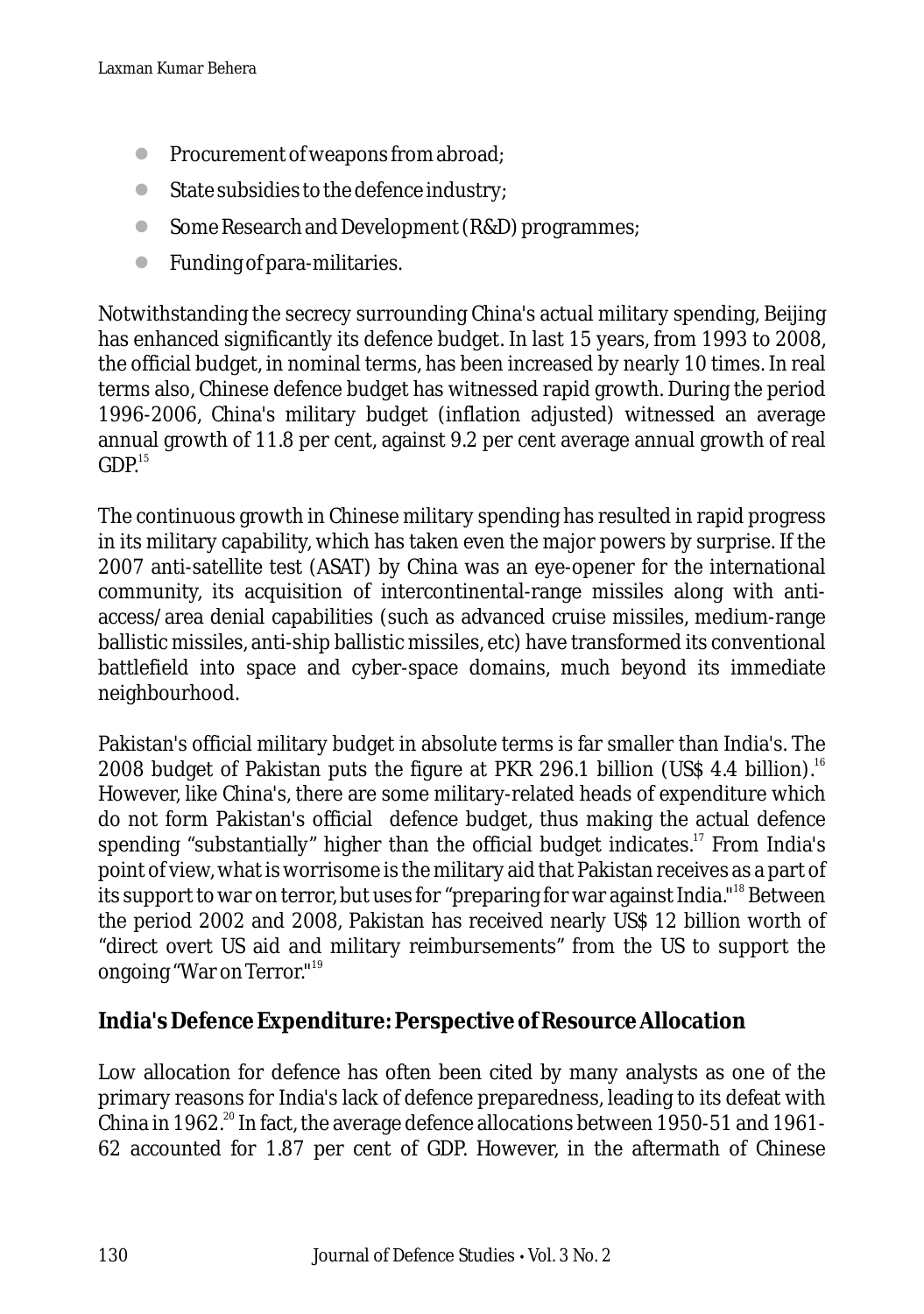aggression, allocations were substantially increased, with the defence budget rising to an all time high of 3.81 per cent in 1963-64. However, a historical analysis of allocations since independence reveals that except for three years each in 1960s and late 1980s and two years in early 1970s, the defence expenditure has remained below 3 per cent of GDP. Moreover, the defence allocations have even gone below two per cent of GDP as recently in 2007-08 and 2008-09 (see Table-3). This has evoked concerns among many, including the Parliamentary committee, which recommend to the government to provide "a minimum 3 per cent of GDP" to fulfil, among others, "the need based requirements of the Defence Forces."<sup>21</sup>

| Year         | Defence Exp as % of GDP | Defence Exp as % of<br>Central Govt. Exp |  |  |
|--------------|-------------------------|------------------------------------------|--|--|
| 1989-90      | 2.97                    | 15.52                                    |  |  |
| 1990-91      | 2.27                    | 14.65                                    |  |  |
| 1995-96      | 2.25                    | 15.06                                    |  |  |
| 2000-01      | 2.36                    | 15.24                                    |  |  |
| 2005-06      | 2.25 $(P)$              | 15.91                                    |  |  |
| 2006-07      | 2.06(Q)                 | 14.64                                    |  |  |
| 2007-08 (RE) | 1.97(A)                 | 13.04                                    |  |  |
| 2008-09 (BE) | $1.99*$                 | 14.06                                    |  |  |

**Table 3: Defence Expenditure as Per cent of GDP and Central Government Expenditure**

*Note*: RE: Revised Estimate; BE: Budget Estimate; P: Provisional; Q: Quick Estimate; A: Advance Estimate; \*: Projected by CSO as per Ministry of Finance's Budget at a Glance.

Source: 29<sup>th</sup> Report of the Standing Committee on Defence of 14<sup>th</sup> Lok Sabha, Demands for Grants (2008-09

While it is indisputable that the Defence Services need to be adequately funded (considering the looming security threats to the country), and higher percentage of GDP would lead to that, the question is whether defence's declining share in national output implies the government's shifting priority of resource allocation. Considering that, the defence budget is being completely funded by the Union Government, the former Share in total Central Government Expenditure (CGE) shows government's intention as far as resource allocation is concerned. As the above table shows, the share of defence in CGE in last 20 years does not reveal a clear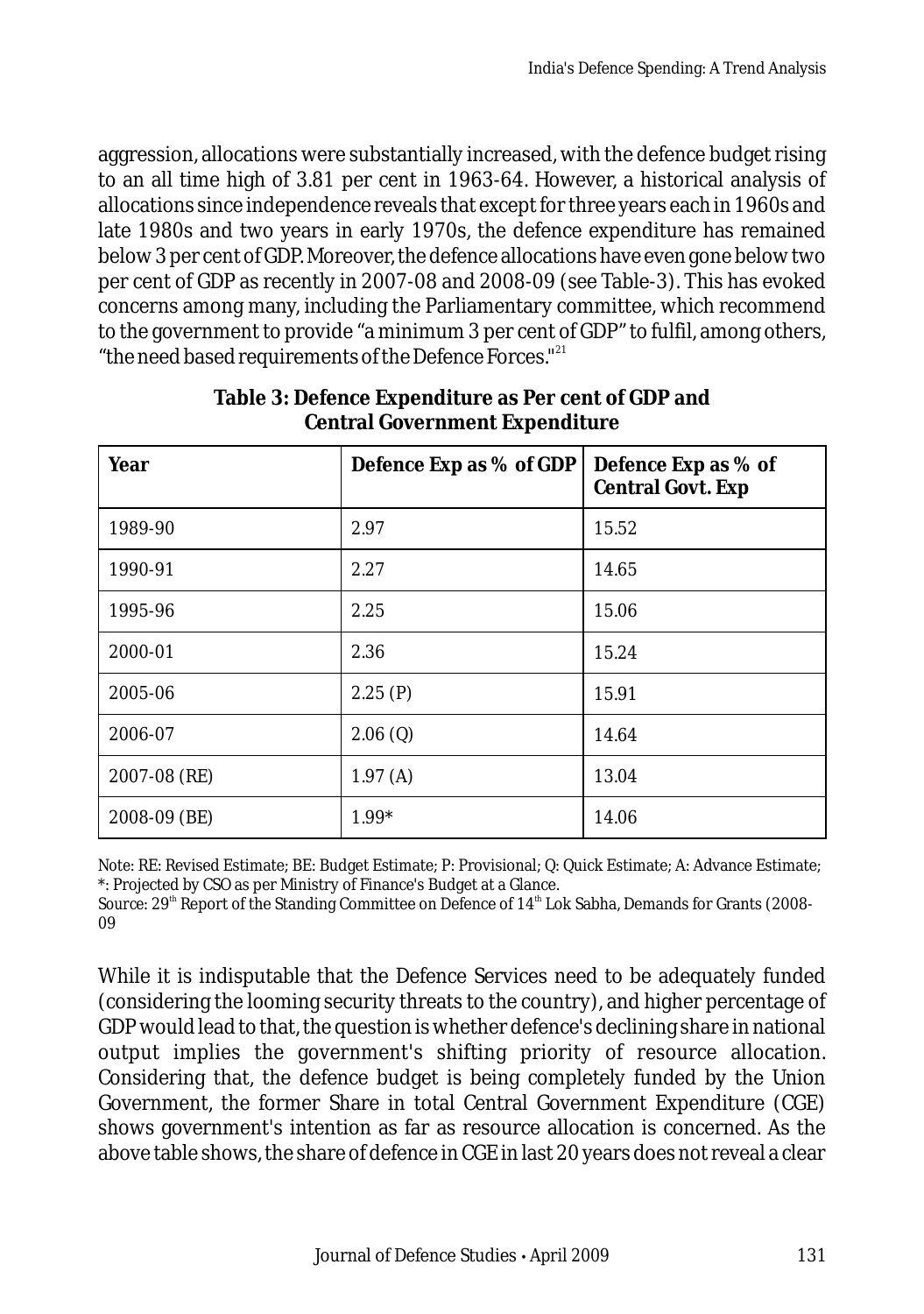declining trend, rather some fluctuations, with the share of defence accounting for about one-sevenths of CGE for most of the years. In other words, the defence continues to get the same priority in the allocation of government's resources. Moreover, a demand-supply analysis of resource reveals that the MoD's demands are being increasing funded by the Ministry of Finance (MoF). For instance, in last six years (2003-04 to 2008-09), the resource gap (between projections by MoD and allocations by MoF) in percentage terms has sharply declined from nearly 27 per cent to under 6 per cent. $22$ 

**India's Defence Expenditure: Revenue and Capital Expenditures**

Indian defence spending in last twenty years between 1989-90 and 2008-09 (BE) has increased substantially, from Rs. 14,416.17 to Rs. 1,05,600 crores. This represents average annual growth of 11.5 per cent. The growth of India's defence expenditure is however not so even. The highest annual growth was recorded in 2004-05 when the expenditure was increased by Rs. 15,790.12 crores, representing a growth of over 25 per cent. The lowest growth in absolute terms was in 1991-92 with an annual increment of Rs. 920.56 crores. In percentage terms, the lowest growth was in 2002-03 when spending was increased by merely 2.57 per cent (see Figure 1).



**Figure 1: India's Defence Expenditure and Annual Growth (%)**

*Source*: Figure prepared by author from the data provided in *Defence Services Estimates* (relevant years)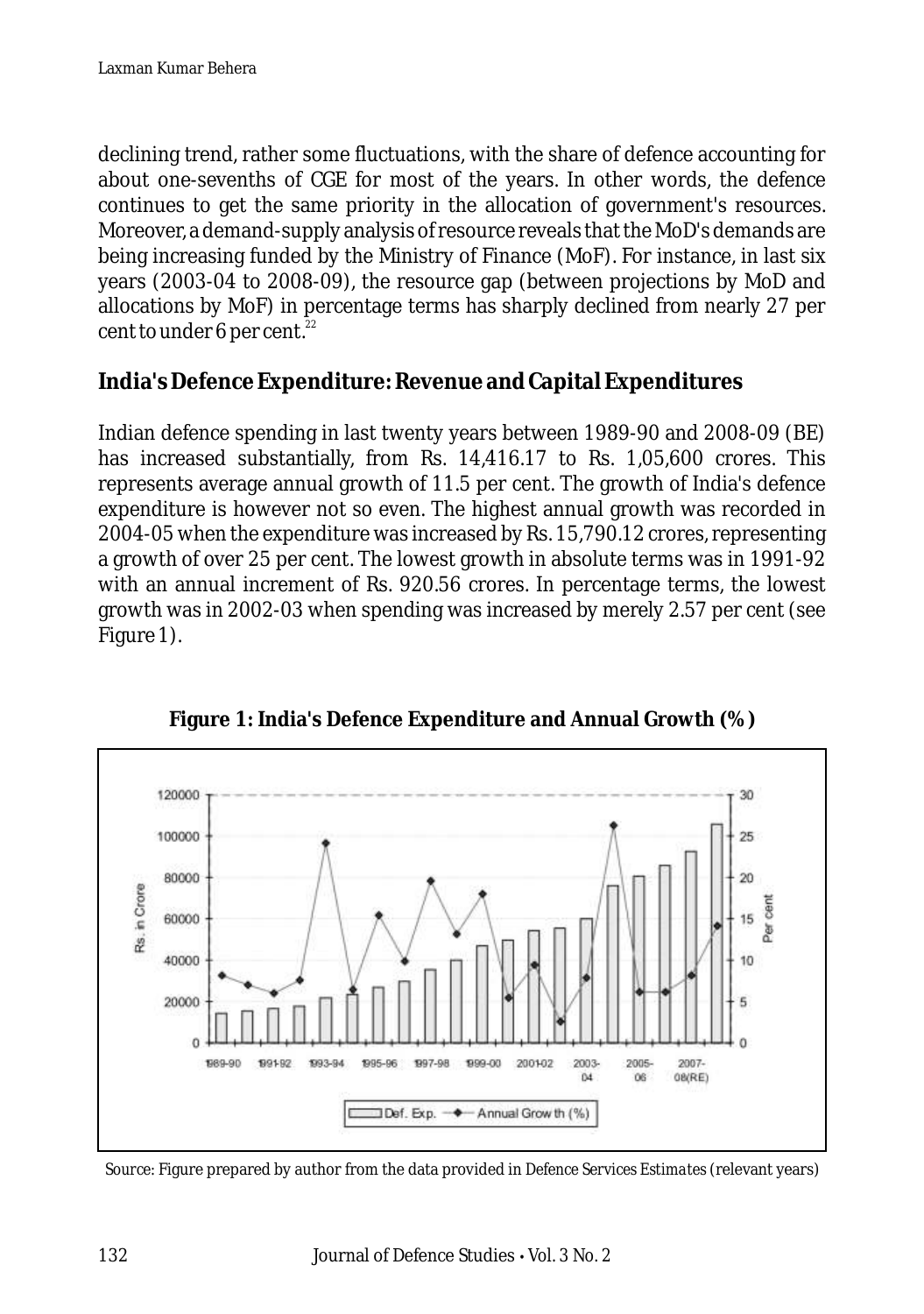As mentioned earlier, India's defence budget is broadly categorised under Revenue Expenditure and Capital Expenditure.<sup>23</sup> Historically revenue expenditure accounts for a bulk of defence budget, though its share has come down significantly in recent years (see Table 4), especially since 2004-05, when the share of capital expenditure was increased to over 42 per cent from less than 29 per cent a year before.

| Financial Year | Revenue<br>Expenditure<br>(Rs. Crore) | Capital<br>Expenditure<br>(Rs. Crore) | Share of<br>Rev. Exp $(\%)$ | Share of<br>Cap.<br>Exp $(\%)$ |
|----------------|---------------------------------------|---------------------------------------|-----------------------------|--------------------------------|
| 1989-90        | 10194.4                               | 4221.77                               | 70.7                        | 29.3                           |
| 1990-91        | 10874.13                              | 4552.35                               | 70.5                        | 29.5                           |
| 1995-96        | 18841.24                              | 8015.05                               | 70.2                        | 29.8                           |
| 2000-01        | 37237.99                              | 12384.05                              | 75.0                        | 25.0                           |
| 2005-06        | 48211.11                              | 32337.87                              | 59.9                        | 40.1                           |
| 2006-07        | 51668.84                              | 33825.8                               | 60.4                        | 39.6                           |
| 2007-08(RE)    | 54795                                 | 37705                                 | 59.2                        | 40.8                           |
| 2008-09 (BE)   | 57593                                 | 48007                                 | 54.5                        | 45.5                           |

#### **Table 4: Revenue and Capital Expenditures and their Percentage Shares in Defence Expenditure/Outlays**

*Note*: RE= revised estimate; BE= budget estimate *Source*: *Defence Services Estimates* (relevant years)

The increase in share of capital expenditure is primarily due to the increase in 'Capital Acquisition' budget in view of the ongoing modernisation of the Armed Forces. The Capital Acquisition budget, which lies mostly in the range of 75-85 per cent of the total capital expenditure, has increased by nearly four-fold in last one decade to nearly Rs.  $37,500$  crores in 2008-09 (BE).<sup>24</sup> The substantial increase in the capital acquisition budget has led to some big-ticket arms order from diverse sources (see Table 5). However, a closer look at arms acquisition reveals that the Air Force and the Navy have given more priority, in comparison to the Army.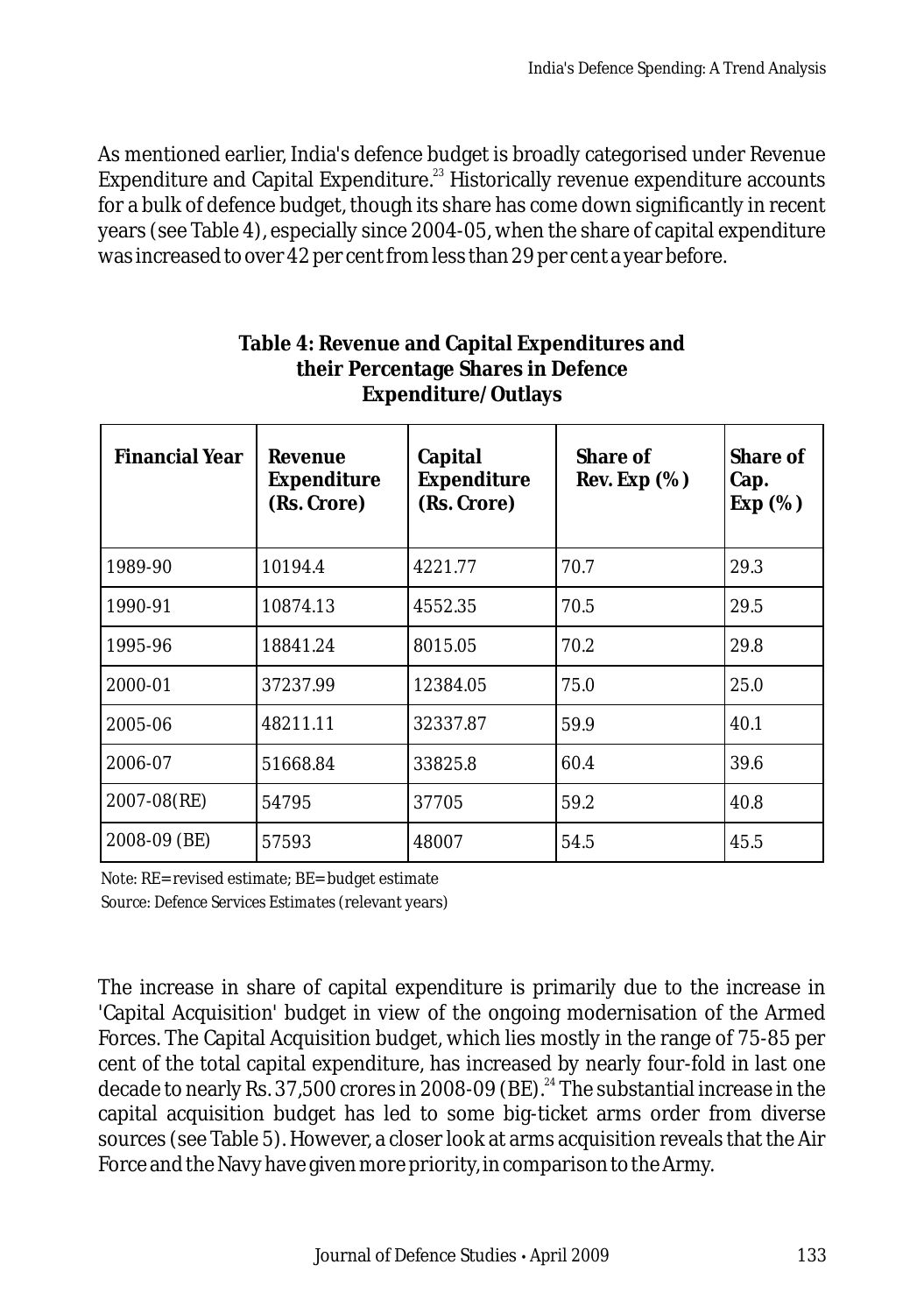| Equipment                             | Service   | Supplier      | Quantity | $Cost$ (US $\$<br>billion) | Order |
|---------------------------------------|-----------|---------------|----------|----------------------------|-------|
| T-90 main battle tank                 | Army      | Russia        | 347      | 1.2                        | 2007  |
| Scorpene submarines                   | Navy      | France        | 6        | 3.5                        | 2005  |
| Vikramaditya aircraft carrier         | Navy      | Russia        | 1        | $2.7 - 3.0$                | 2004  |
| P-8i surveillance aircraft            | Navy      | US            | 8        | 2.1                        | 2008  |
| <b>Advanced Talwar frigates</b>       | Navy      | Russia        | 3        | 1.5                        | 2006  |
| Su-30 MKI combat aircraft             | Air Force | Russia        | 40       | 1.6                        | 2007  |
| Hawk advanced jet trainer<br>aircraft | Air Force | $_{\rm{IJK}}$ | 66       | 1.45                       | 2004  |
| M-i-17 medium-lift helicopter         | Air Force | Russia        | 80       | 1.0                        | 2008  |

#### **Table 5: Major Indian Arms Orders (2004-08) Awaiting Delivery or Completion of Delivery**

*Source*: IISS, "*India arms for the future*," Strategic Comments, Vol. 15, Issue 1, February 2009.

# **Underutilisation of Resources: The Problem in Acquisition Process**

Though the defence establishment has been able to get more and more resources each year, yet it has no been able to spend those resources in stipulated timeframe. This has lead the MoF to reduce allocations at the revised or final stage. For instance, the budget estimate for the year 2007-08 was Rs. 96,000 crores, which was then reduced to Rs. 92,500 crore at the revised stage – a reduction of Rs. 3,500 crores. An examination of budget reveals that the problem lies more in the capital component. The capital expenditure for 2007-08, which was budgeted at Rs. 41,922 crores, came down to Rs. 37,705 crores at the revised stage – a reduction of Rs. 4217 crores. The overall shortfall in the defence budget was however partially offset by an increase of Rs. 717 crores in the revenue expenditure. Nonetheless, the problem of under spending seems to be perennial and across the Services. In last eight years, the underutilisation of capital budget ranges from Rs. 1490 crores to Rs. 6, 500 crores, or 4-31 per cent of total budgeted capital expenditure (see Figure-2 and Annexure-I). This underscores the problems in the acquisition process.

Utilisation of allocated funds timely and, more importantly, efficiently is one of the foremost challenges for the MoD, considering successive DPP's (Defence Procurement Procedure) aim to "ensure expeditious procurement of the approved requirements of the Armed Forces.<sup>25</sup> The DPPs, especially the 2006 and 2008 versions have tired to address some of the problems facing the acquisition system.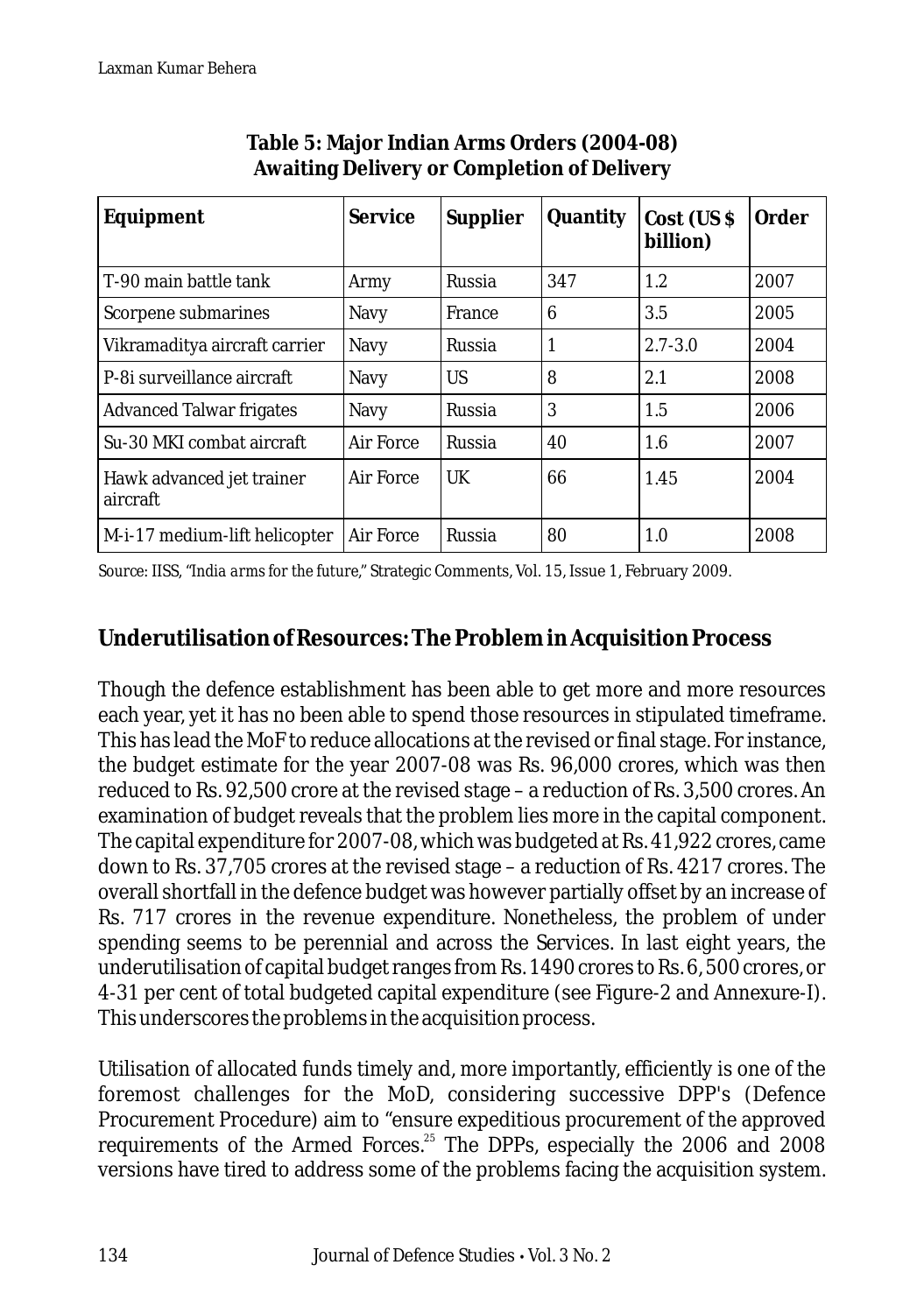

**Figure 2: Underutilisation of Capital Budget and its Percentage**

*Source:* Figure prepared by author from the data provided in *Defence Services Estimates* (relevant years).

The DPP 2008, for instance, has tried to make procurement "more transparent and impartial" by way of strengthening the trial and oversight mechanisms. However, these measure are partial and do not address the entire spectrum of acquisition system, starting from the planning process, which continues to be deficient in many *<sup>26</sup>* ways, thus leading to *ad hocism.*

While examining the capital acquisition process of the Army, the Comptroller and Auditor General (C&AG) of India has identified a number of weaknesses. Though the report pertains to the Army, it can be generalised to the entire Defence Services, considering the structure and procedures guiding capital procurement are nearly same for all the Services. The following summarises the important points made in the Report: $27$ 

- Delay in approval in plans;
- **•** Deficiency in formulation of General Staff Qualitative Requirements (GSQR);
- **•** Inadequate vendor identification;
- Lack of objectivity and fair play in technical evaluation; l
- Large number of submission points; l
- Multiple agencies with dispersed centres of accountability. l

Commenting on the above, the C&AG says "defence acquisition is a cross-disciplinary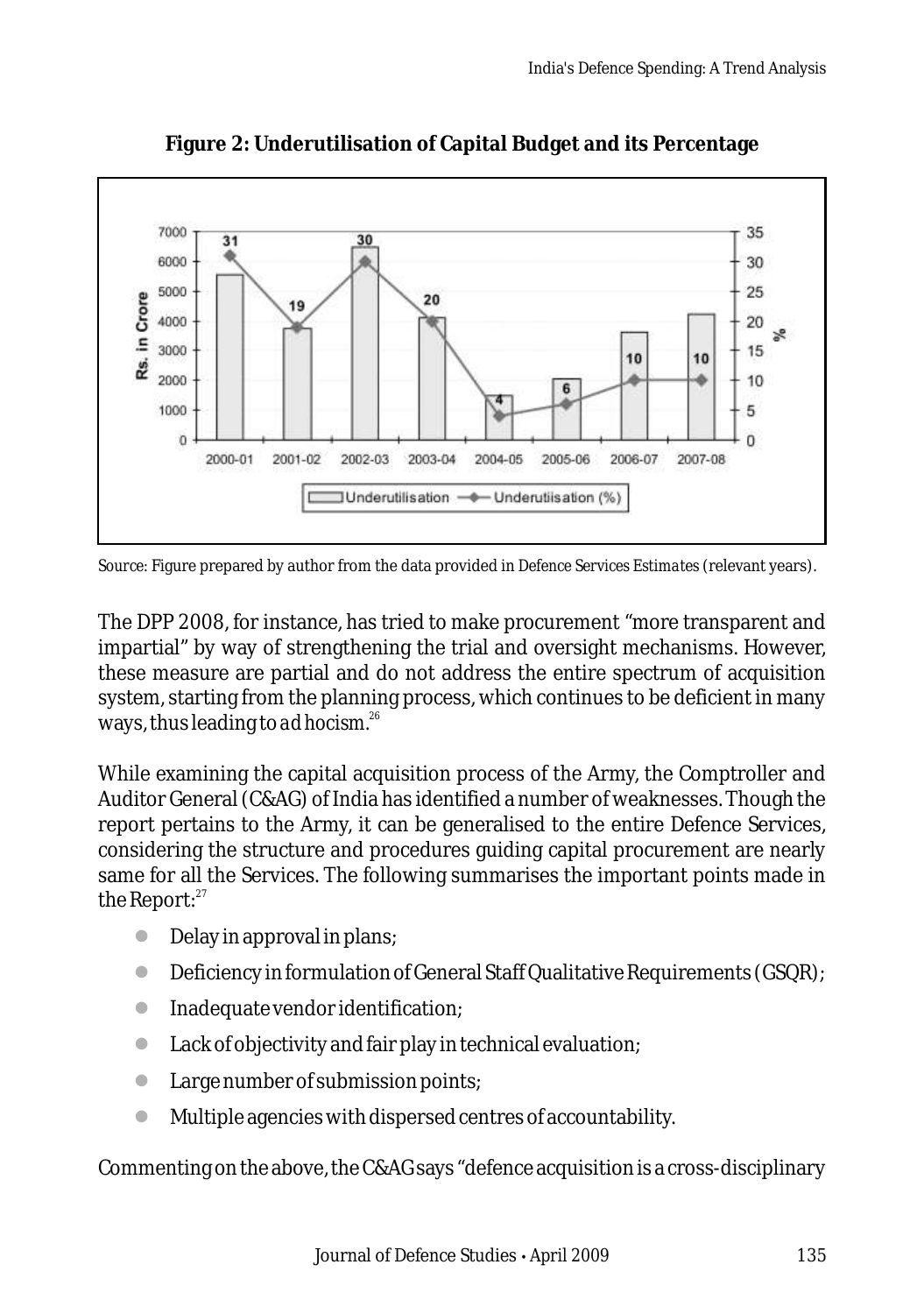activity requiring expertise in technology, military, finance, quality assurance, market research, contract management, project management, administration and policy making." These elements are clearly found missing in one centralised organisation, which the GOM (Group of Ministers) in April 2000 had recommended to set up. On the other hand, elements of acquisition are undertaken by separate bodies: planning by the SHQs/IDS; QR formulation by SHQs/IDS; Trial and (evaluation) by SHQs; contract negotiation by Acquisition Wing of MoD, etc. Though there is super structure in the form of Defence Acquisition Council (DAC) which guides the entire acquisition process, Council is however, seems to be handicapped on the account of guiding each and every process involved.

### **Inter-Services Allocations**

Historically, bulk of defence budget is accounted for by the Army, though its share has decreased over the years. In 2008-09, the Army accounts for 48.3 per cent of total defence outlays, followed by the Air Force (28.9 per cent), and the Navy (18.5 per cent) (see Table 6). $^{28}$ 

| Year        | Army<br>(Rs.<br>Crore) | Navy<br>(Rs.<br>Crore) | Air Force<br>(Rs.<br>Crore) | Share of<br>Army<br>(%) | Share of<br>Navy<br>(%) | Share of<br>Air Force (%) |
|-------------|------------------------|------------------------|-----------------------------|-------------------------|-------------------------|---------------------------|
| 1989-90     | 8598.08                | 1949.98                | 3325.27                     | 59.6                    | 13.5                    | 23.1                      |
| 1990-91     | 9275.08                | 1963.33                | 3712.20                     | 60.1                    | 12.7                    | 24.1                      |
| 1995-96     | 15388.50               | 3797.48                | 6931.28                     | 57.3                    | 14.1                    | 25.8                      |
| 2000-01     | 30649.25               | 7384.67                | 10611.09                    | 61.8                    | 14.9                    | 21.4                      |
| 2005-06     | 39791.23               | 13966.99               | 21703.92                    | 49.4                    | 17.3                    | 26.9                      |
| 2006-07     | 41123.17               | 16322.24               | 24691.79                    | 48.1                    | 19.1                    | 28.9                      |
| 2007-08(RE) | 46994.71               | 16118.24               | 25057.70                    | 50.8                    | 17.4                    | 27.1                      |
| 2008-09(BE) | 51009.73               | 19588.63               | 30560.28                    | 48.3                    | 18.5                    | 28.9                      |

**Table 6: Share of Services in Defence Budget**

*Source*: *Defence Services Estimate*s (relevant years)

The land-centric defence budget is due primarily to the sheer strength of Army's manpower that clearly tilts the budget, especially the revenue part to its favour (of approximately 1.3 million active defence forces, Army's strength is nearly 1.1 million, followed by Air Force's 1,40,000 and Navy's 55,000).<sup>29</sup>

In absolute terms, the three Services over the last 20 years, have witnessed hefty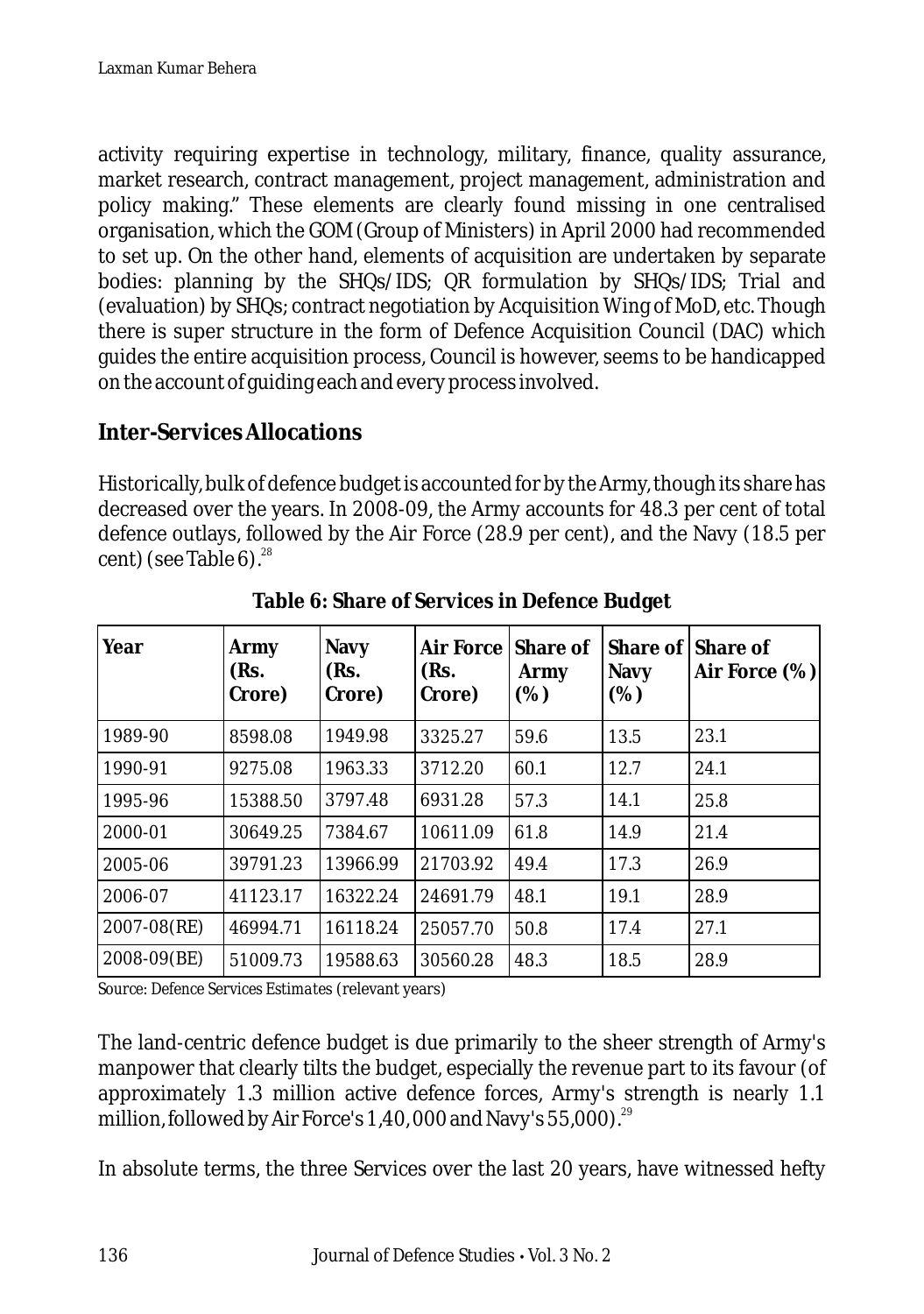increase in their revenue expenditure. However, in percentage terms, the shares of Services in total revenue budget have moved in different directions. While the Army's share has decreased in this period, the Navy's share has increased in highest percentage point terms. The Air Force's revenue expenditure has almost remained constant in the range of 18-20 per cent. Of the total revenue budget for 2008-09, Army accounts for 65.4 per cent, compared to Air Force's 19.6 per cent and Navy's 13.0 per cent (see Table 7).

Among the minor heads under revenue expenditure, Pay and Allowances, Stores of the three Services account for nearly 75-80 per cent of total revenue expenditure. Of these two minor heads, the percentage of share of the Army has been decreasing, though in different degrees, over last 20 years. On the other hand, the Navy's share in these two has increased. In the case of Stores, Navy's share has increased from 8.2 per cent in 1989-90 to more than 15 per cent in 2008-09 (BE) (see Table 8). This partially explains the declining share of the Army in both revenue expenditure and defence expenditure.

| Year        | Army<br>(Rs.<br>Crore) | Navy<br>(Rs.<br>Crore) | Air Force Share of<br>(Rs.<br>Crore) | Army<br>(%) | Navy<br>(%) | Share of Share of<br>Air Force $(\%)$ |
|-------------|------------------------|------------------------|--------------------------------------|-------------|-------------|---------------------------------------|
| 1989-90     | 7389.24                | 815.38                 | 1879.18                              | 72.5        | 8.0         | 18.4                                  |
| 1990-91     | 7903.73                | 836.53                 | 2078.65                              | 72.7        | 7.7         | 19.1                                  |
| 1995-96     | 12936.16               | 1819.89                | 3907.50                              | 68.7        | 9.7         | 20.7                                  |
| 2000-01     | 26358.68               | 3643.24                | 7264.73                              | 70.8        | 9.8         | 19.5                                  |
| 2005-06     | 30491.64               | 6162.97                | 9172.62                              | 63.2        | 12.8        | 19.0                                  |
| 2006-07     | 33872.06               | 6836.53                | 10064.50                             | 65.6        | 13.2        | 19.5                                  |
| 2007-08(RE) | 35426.48               | 7174.05                | 10728.97                             | 64.7        | 13.1        | 19.6                                  |
| 2008-09(BE) | 37678.25               | 7503.05                | 11288.86                             | 65.4        | 13.0        | 19.6                                  |

**Table 7: Share of Services in Total Revenue Expenditure**

*Source*: *Defence Services Estimates* (relevant years)

Among the Services, Air Force is the most capital-intensive, accounting for nearly 40 per cent of total capital expenditure (in 2008-09), followed by the Army (27.8 per  $\frac{1}{2}$  cent) and the Navy (25.2 per cent).<sup>30</sup> In absolute terms, though all the Services have increased their capital expenditure in last 20 years, the Navy is so far the most consistent in its share of allocation. The Air Force though has seen the share of its capital expenditure growing over the years, its share along with the Army's is more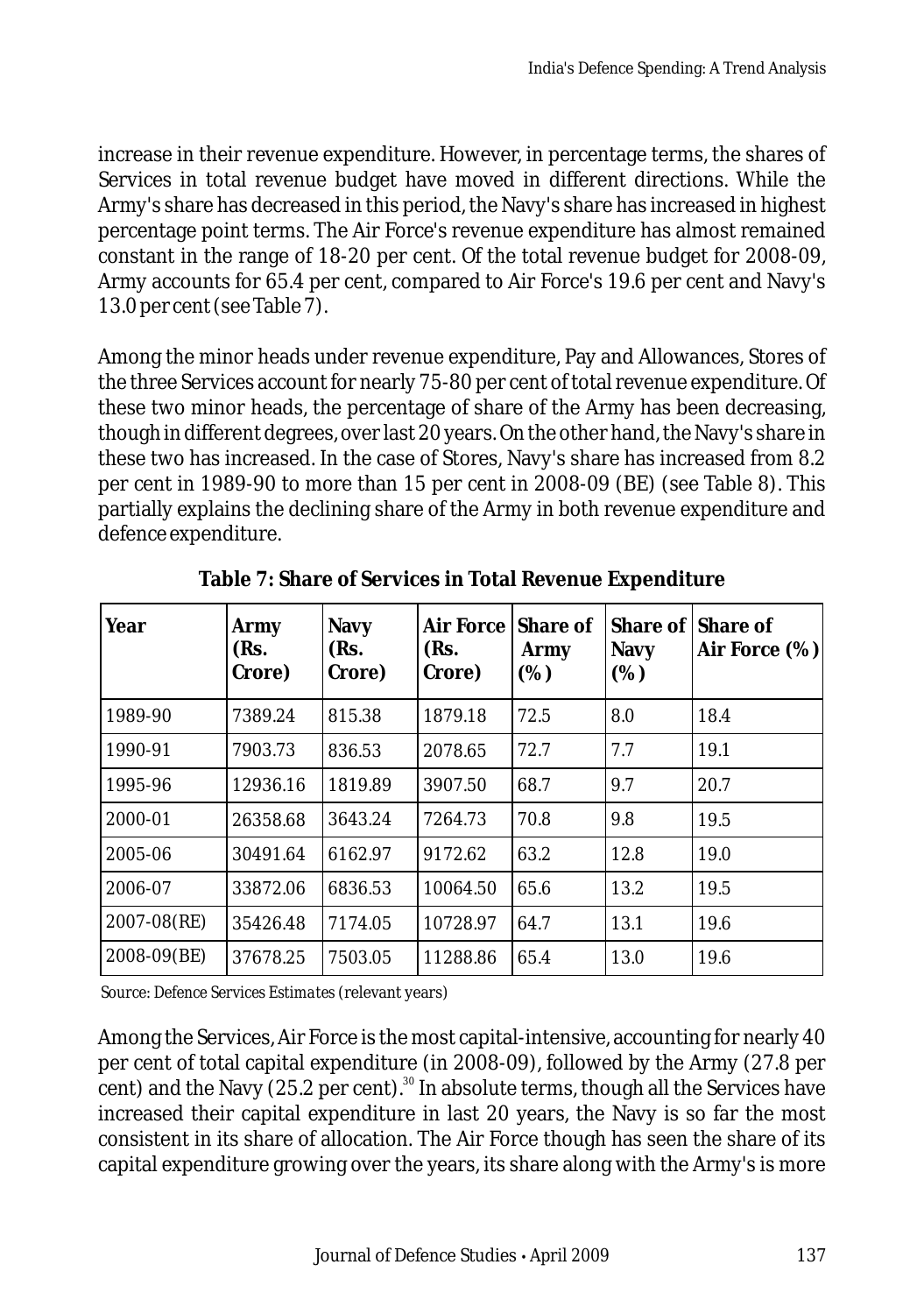|                 |      | Pay & Allow (%) |      | Transportation (%) |      |      | Stores (%) |      |     | Works (%) |      |      |
|-----------------|------|-----------------|------|--------------------|------|------|------------|------|-----|-----------|------|------|
| Year            | Army | Navy            | AF   | Army               | Navy | AF   | Army       | Navy | AF  | Army      | Navy | AF   |
| 1989-90         | 80.1 | 7.1             | 12.8 | 70.5               | 15.9 | 13.6 | 64.8       | 8.2  | 2.7 | 67.3      | 10.5 | 22.2 |
| 1990-91         | 79.5 | 7.3             | 13.1 | 77.7               | 8.6  | 13.7 | 65.0       | 7.6  | 2.7 | 65.5      | 11.9 | 22.6 |
| 1995-96         | 78.6 | 7.9             | 13.5 | 71.0               | 9.9  | 19.1 | 56.2       | 10.3 | 3.3 | 69.5      | 11.4 | 19.1 |
| 2000-01         | 77.6 | 8.3             | 14.0 | 76.3               | 8.8  | 15.0 | 58.8       | 9.5  | 3.2 | 68.8      | 11.5 | 19.7 |
| 2005-06         | 78.9 | 8.0             | 13.1 | 77.3               | 9.5  | 13.1 | 52.2       | 15.0 | 3.3 | 70.3      | 10.2 | 19.4 |
| 2006-07         | 78.8 | 8.1             | 13.1 | 79.0               | 10.1 | 10.9 | 52.6       | 14.4 | 3.3 | 69.9      | 10.5 | 19.5 |
| 2007-08<br>(RE) | 78.1 | 8.4             | 13.5 | 76.0               | 9.4  | 14.6 | 50.9       | 16.4 | 3.3 | 67.3      | 10.6 | 22.1 |
| 2008-09<br>(BE) | 77.5 | 8.4             | 14.0 | 72.2               | 10.5 | 17.2 | 52.8       | 15.9 | 3.1 | 67.0      | 10.8 | 22.2 |

#### **Table 8: Distribution of Minor Heads under Revenue Expenditure among Services (%)**

*Source*: *Defence Services Estimates* (relevant years).

inconsistent (see Table 9). Of note is the year 2001-02 when the Air Force's share was at the lowest because of under-utilisation of allotted resources, to the extent of 50 per cent. Army's share has witnessed fluctuations, in the range of 21-35 per cent in the last 20 years. The increase in Air Force's capital share partly explains the Army's declining share and its own increasing share in both capital and overall defence expenditure.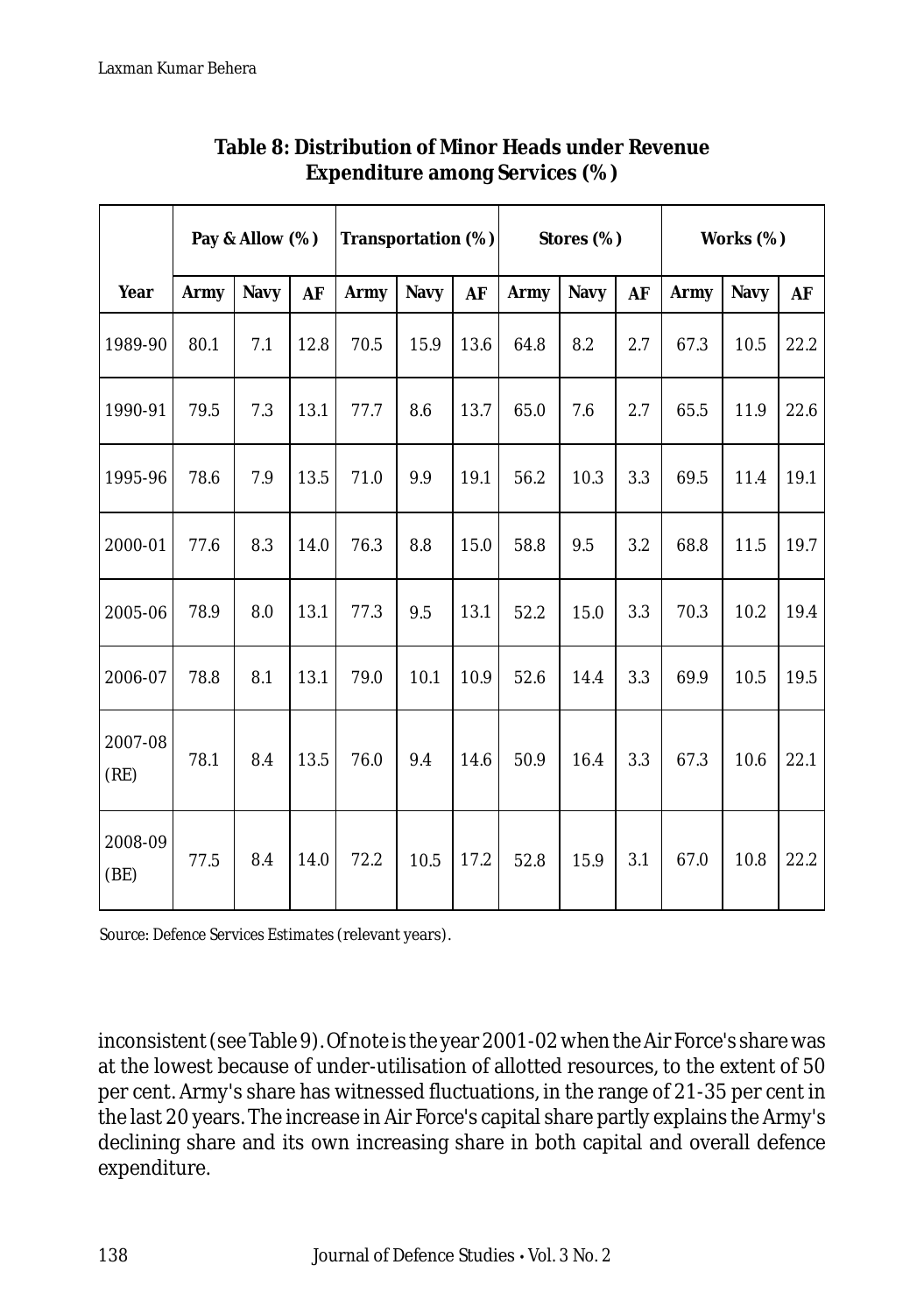| Year             | Army's<br>Share<br>(Rs. Crore) | Navy's<br>Share<br>(Rs. Crore) | Air Force<br>(Rs. Crore) | Army's<br>Share (%) | Navy's<br>Share $(\%)$ | Air Force's<br>Share $(\%)$ |
|------------------|--------------------------------|--------------------------------|--------------------------|---------------------|------------------------|-----------------------------|
| 1989-90          | 1208.842                       | 1134.594                       | 1446.091                 | 28.6                | 26.9                   | 34.3                        |
| 1990-91          | 1371.346                       | 1126.797                       | 1633.546                 | 30.1                | 24.8                   | 35.9                        |
| 1995-96          | 2452.34                        | 1977.582                       | 3023.77                  | 30.6                | 24.7                   | 37.7                        |
| 2000-01          | 4290.573                       | 3741.433                       | 3346.361                 | 34.6                | 30.2                   | 27.0                        |
| 2005-06          | 9299.593                       | 7804.025                       | 12531.3                  | 28.8                | 24.1                   | 38.8                        |
| 2006-07          | 7251.111                       | 9485.706                       | 14627.29                 | 21.4                | 28.0                   | 43.2                        |
| $2007 - 08$ (RE) | 11568.23                       | 8944.19                        | 14328.73                 | 30.7                | 23.7                   | 38.0                        |
| 2008-09(BE)      | 13331.48                       | 12085.58                       | 19271.42                 | 27.8                | 25.2                   | 40.1                        |

**Table 9: Share of Services in Total Capital Expenditure**

*Source*: *Defence Services Estimates* (relevant years)

# **Intra-Service Allocations**

As far as intra-Service resource allocation for the Army is concerned, Pay and Allowances (P&A) constitutes the single largest minor head, under revenue expenditure. In last 20 years, Army's expenditure on Pay and Allowances has increased from Rs. 3,362.7 crores to Rs. 16,982.4 crores in 2008-09 (BE). For the Navy and the Air Force, Pay and Allowances however constitute the second largest minor head, after Stores. While the Navy's Pay and Allowances expenditure has grown from Rs. 297.8 crores to Rs. 1843.2 crores in 20 years' times, the Air Force's Pay and Allowances has increased from Rs. 535.9 crores to 3073.1 crores.

Within the Services, the Navy has been able to reduce the percentage share of the Pay and Allowances expenditure in its revenue expenditure. On the other hand, the Army and Air Force have maintained the share of Pay and Allowances expenditure in their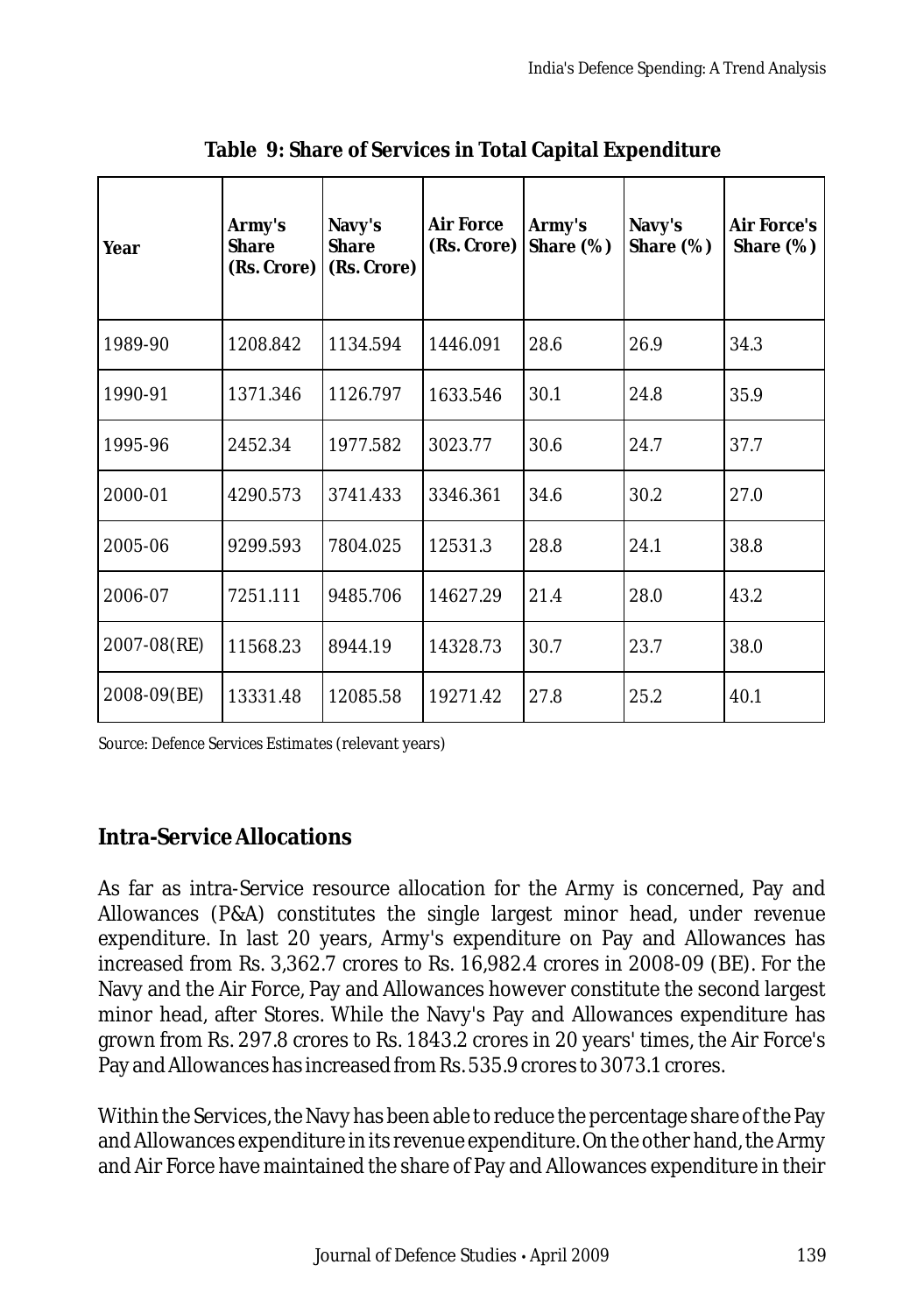|                 |            |              | Army                 |      | Navy           |     |      |                                         | Air Force |              |      |                     |
|-----------------|------------|--------------|----------------------|------|----------------|-----|------|-----------------------------------------|-----------|--------------|------|---------------------|
| Year            | P&A<br>(%) | Tran.<br>(%) | <b>Stores</b><br>(%) | (%)  | (%)            | (%) | (%)  | Works P&A Tran. Stores Works P&A<br>(%) | (%)       | Tran.<br>(%) | (%)  | Stores Works<br>(%) |
| 1989-90         | 45.5       | 3.7          | 37.4                 | 6.1  | 36.5           | 7.6 | 43.0 | 8.6                                     | 28.5      | 2.8          | 61.2 | 8.0                 |
| 1990-91         | 43.7       | 4.0          | 38.9                 | 6.7  | 38.1           | 4.2 | 43.2 | 11.5                                    | 27.4      | 2.7          | 62.1 | 8.8                 |
| 1995-96         | 45.3       | 2.5          | 33.8                 | 7.6  | 32.2           | 2.5 | 44.3 | 8.9                                     | 25.8      | 2.2          | 66.7 | 6.9                 |
| 2000-01         | 43.4       | 3.2          | 32.5                 | 7.0  | 33.8           | 2.7 | 38.0 | 8.5                                     | 28.5      | 2.3          | 63.4 | 7.3                 |
| 2005-06         | 48.7       | 4.0          | 29.9                 | 10.0 | $24.4$   $2.4$ |     | 42.6 | 7.2                                     | 27.0      | 2.2          | 62.4 | 9.2                 |
| 2006-07         | 46.1       | 3.8          | 29.3                 | 9.6  | 23.6           | 2.4 | 39.8 | 7.2                                     | 25.8      | 1.8          | 62.1 | 9.0                 |
| 2007-08<br>(RE) | 46.2       | 3.8          | 27.8                 | 10.2 | $24.6$ 2.3     |     | 44.2 | 7.9                                     | 26.3      | 2.4          | 58.7 | 11.1                |
| 2008-09<br>(BE) | 45.1       | 3.7          | 28.9                 | 9.9  | 24.6           | 2.7 | 43.8 | 8.0                                     | 27.2      | 2.9          | 57.1 | 11.0                |

#### **Table 10: Percentage Distribution of Services' Revenue Expenditure among Pay and Allowances, Transportation, Stores and Works**

*Note*: P&A= Pay & Allowances; Tran. = Transportation. *Source*: *Defence Services Estimates* (relevant years)

respective revenue budgets. While the Army and the Air Force have been able to reduce the Stores' share in revenue expenditure, from their peak levels, the former has witnessed a greater fall (see Table 10).

Under the capital head, 'Other Equipments' (OE) constitutes the single largest minor head of the Army whereas 'Naval Fleet' (NF) and 'Aircraft and Aero-Engines' (AC&AE) constitute the single largest minor heads of the Navy and the Air Force, respectively. In 20 year period, while Army's expenditure on OE has increased by nearly nine-and-half times to Rs. 8345.33 crores (BE), the expenditures on NF of the Navy and AC&AE of Air Force have increased by thirteen times and ten-and-a-half times to Rs. 7240.34 crores and Rs. 11986.77 crores, respectively. Notwithstanding the above growths, there is a great deal of fluctuations in each of the Services' largest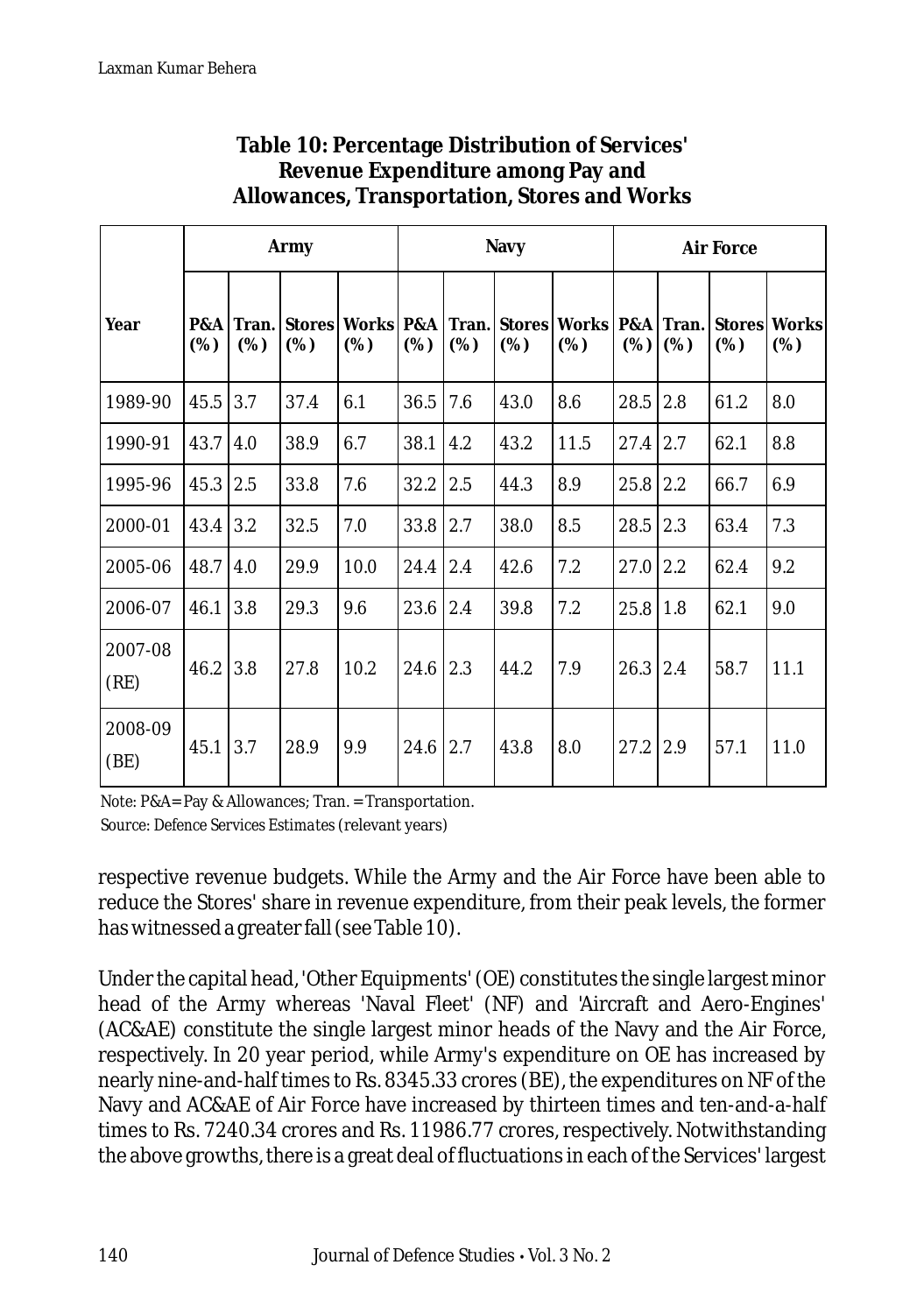|                 |                | Army           |             | Navy           | Air Force   |                              |                |                |             |
|-----------------|----------------|----------------|-------------|----------------|-------------|------------------------------|----------------|----------------|-------------|
| Year            | AC & AE<br>(%) | H & MV<br>(% ) | O.E.<br>(%) | AC & AE<br>(%) | O.E.<br>(%) | <b>Naval</b><br>Fleet<br>(%) | N.D/Pro<br>(%) | AC & AE<br>(%) | O.E.<br>(%) |
| 1990-91         | 4.5            | 6.0            | 68.2        | 26.8           | 0.5         | 60.4                         | 5.9            | 81.9           | 8.0         |
| 1995-96         | 2.2            | 6.9            | 76.4        | 14.5           | 0.6         | 77.1                         | 4.7            | 80.0           | 15.4        |
| 2000-01         | 4.5            | 10.2           | 69.7        | 8.3            | 13.5        | 69.0                         | 6.9            | 79.6           | 13.6        |
| 2005-06         | 10.9           | 6.1            | 61.1        | 13.7           | 19.3        | 57.4                         | 4.7            | 82.4           | 13.8        |
| 2006-07         | 8.8            | 9.4            | 44.2        | 3.9            | 12.5        | 74.6                         | 4.9            | 88.3           | 6.8         |
| 2007-08<br>(RE) | 11.3           | 14.1           | 49.1        | 4.5            | 15.3        | 65.5                         | 8.1            | 66.7           | 26.2        |
| 2008-09<br>(BE) | 3.2            | 9.6            | 62.6        | 18.6           | 9.6         | 59.9                         | 5.5            | 62.2           | 32.6        |

#### **Table 11: Percentage Distribution of Services' Capital Expenditure among Services' Minor Heads**

*Note*: AC & AE = Aircrafts and Aero Engines; H & M. V. = Heady and Medium Vehicles; O.E. = Other Equipments; N.D./Proj. = Naval Dockyards/Projects. *Source*: *Defence Services Estimates* (relevant years)





*Note*: Under-utilisation is the difference between BE and Actual/RE. Except for 2007-08, the difference is taken between BE and Actual.

*Source*: Figure extrapolated by author from data provided in *Defence Services Estimates* (relevant years)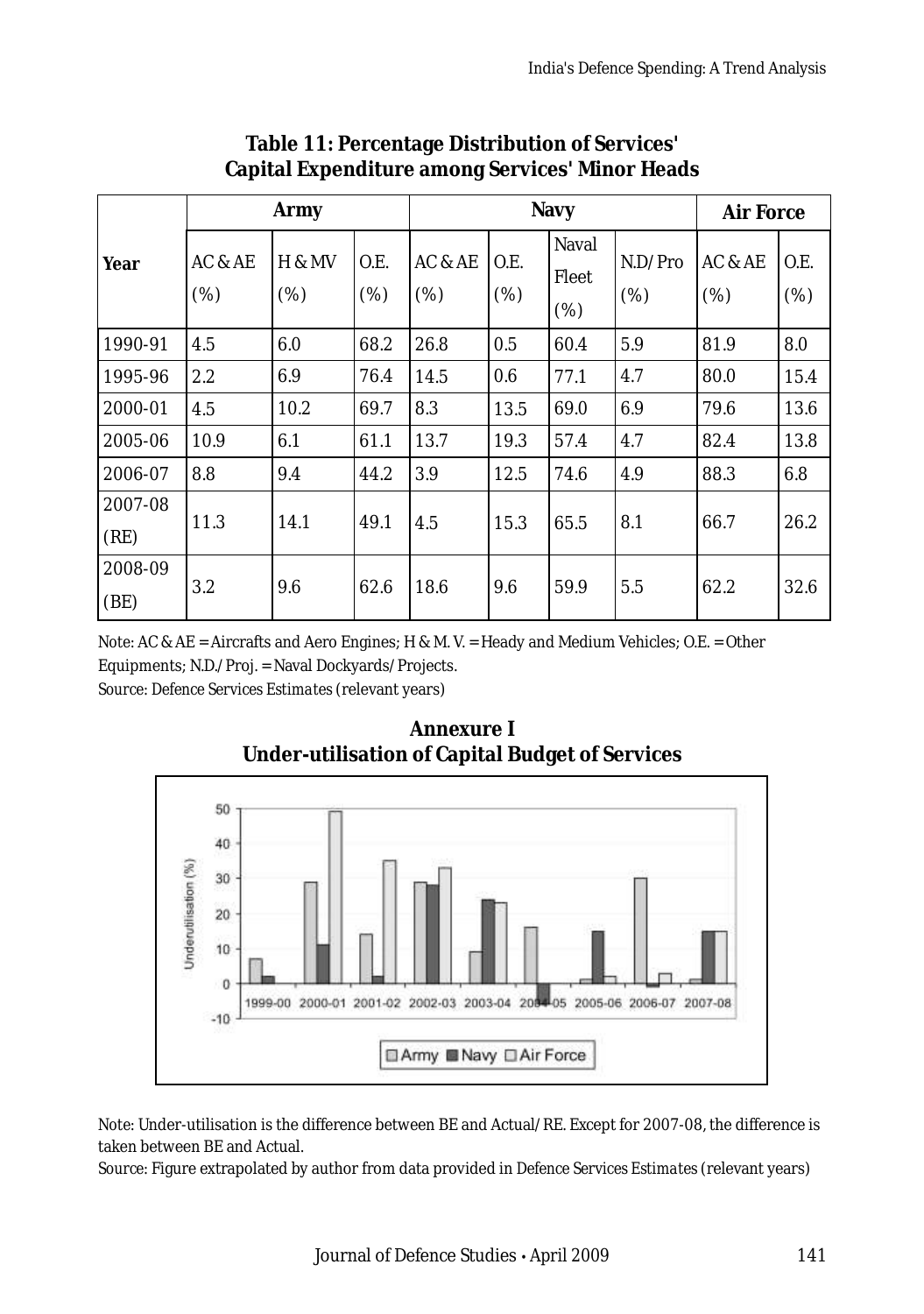minor heads. In the case of the Army and the Air Force, there a clear decline in the share of their respective largest minor heads (see Table 11).

# **Conclusion**

India's official defence spending, as provided in successive DSEs, have increased substantially over the years, from Rs.14,416.17 crores in 1989-90 to Rs. 1,05,600 crores in 2008-09 (BE). According to SIPRI, India's defence spending in 2007 is the  $10<sup>th</sup>$  largest in the world in terms of market exchange rate and 4<sup>th</sup> largest in PPP terms. In India's neighbourhood, New Delhi's defence expenditure is second highest behind China's, notwithstanding the secrecy surrounding the Beijing's actual military spending. From the resource allocation point of view, India's defence spending as a percentage share of GDP though has decreased yet it does not reveal a shifting priority of government's resource allocations. As a percentage of total central government expenditure, the defence still accounts nearly one-seventh of it.

As far as inter-services resource allocation is concerned, despite fluctuations in the respective shares of the three services in the defence budget, the Army still accounts for the largest share, followed by the Air Force and the Navy. However, in past two decades up to 2008-09 (BE), the Army has witnessed a decrease in its share in the overall budget, whereas the Navy and the Air Force have increased their respective shares. From budgetary perspective, this reflects a shifting priority, from more of a land-centric armed force to that of an air and naval centric force. This is also partially evident from the equipment acquisitions that favour the air and naval forces. The fall in the Army's share in the defence budget is more pronounced in revenue expenditure, especially on account of Pay and Allowances. Its fall in revenue share is partially offset by the sharp rise in Navy's Stores expenditure. The Air Force has maintained a near constant share in total revenue expenditure.

On the side of capital budget, there is great deal of fluctuations among the shares of all the services. This partially explains the problems in defence capital acquisition, clearly reflected in under-utilisation of capital budget of the individual services. Nonetheless the Air Force gets the maximum share in total capital expenditure. Despite some fluctuations, its share in the capital expenditure has increased over the years, reinforcing its capital-intensive nature among the three services. Compared to the Army, the Navy is more consistent in its share in the overall capital budget.

The intra-service resource allocation reveals that while the Army spends highest percentage of its revenue expenditure on Pay and Allowances, the Navy and the Air Force spend most on Stores. Unlike the Army, the Navy and, to some extent, the Air Force have been able to reduce their respective shares of Pay and Allowances in their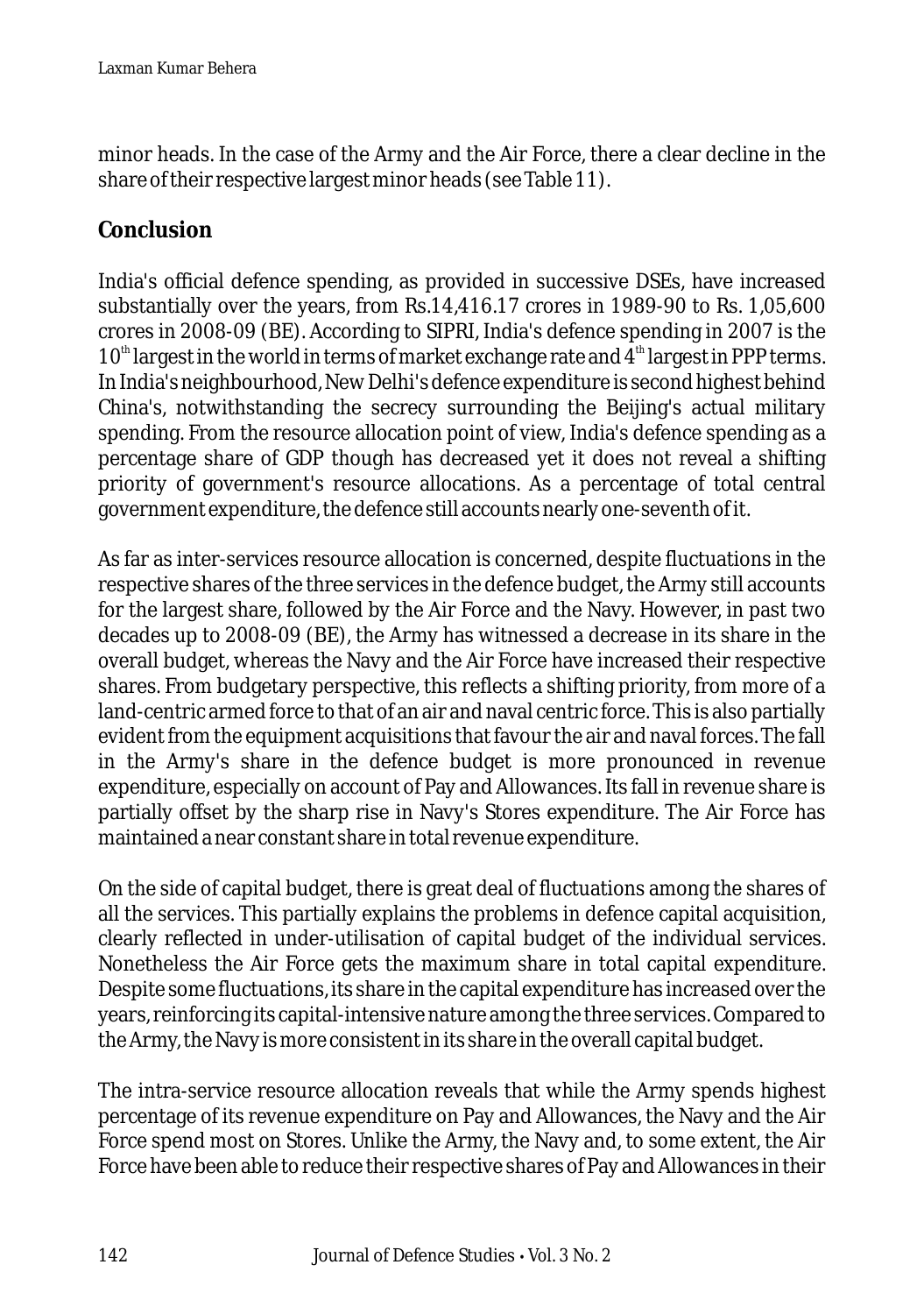revenue budgets. In the stores budget, while the Navy and the Air Force have nearly maintained their respective shares, there is gradual decline in the case of the Army. Considering that the Stores budget cater to, among others, the operational readiness of the Armed Forces, the declining share of the Army's Stores budget needs further probing for its adverse impact, if any.

#### **Notes**

- 1. Government of India, Ministry of Finance, *Budget 2009-10 (Interim),* accessed at http://indiabudget.nic.in/ .
- 2. Detail components of both *Revenue and Capital Expenditures*, note 23.
- 3. Government of India, Ministry of Defence, *Defence Services Estimates 2008-09*.
- 4. Stockholm International Peace Research Institute (SIPRI), accessed at http://www.sipri.org/
- 5. Ajai Shukla, "*How much is the defence budget?*" Business Standard, dated March 11, 2008. The assumption of one-third of DAE's budget is spent on military nuclear activities could not be ascertained by authoritative sources. Experts however differ on this particular aspect.
- 6. Extrapolated from SIPRI figures.
- 7. While countries incur military expenditure mostly in national currencies, such expenditures are converted to US dollars (using market exchange rates) and PPP dollar rates for international comparison. However, these conversions are not free from flaws. MER is determined by market forces and not necessarily reflect the actual price of the defence items. The PPP rate, as given by the World Bank, mostly reflect the civilian goods and services, so can not be representative of the military items. Between these two conversion rates, MER is however, accepted more reasonable. See *SIPRI Yearbook 2008*: *Armaments, Disarmaments and International Security,* Oxford University Press, Oxford, pp. 243-248, 2008.
- 8. *The SIPRI military expenditure database*. Accessed on November 13, 2008 at http://www.sipri.org/
- 9. Except for Russia, India and Saudi Arabia, other top 10 counties with highest military expenditure are also among the top 10 global economies. According to IMF's *World Economic Database,* October 2008, USA is the largest economy in the world with a GDP of \$13.80 trillion, followed by Japan (\$4.38 trillion), Germany (\$3.32 trillion), China (\$3.28 trillion), UK (\$2.80 trillion), France (\$2.59 trillion), Italy (\$2.10 trillion), Spain (\$1.44 trillion), Canada (\$1.44 trillion), and Brazil (\$1.31 trillion). Russia, India and Saudi Arabia are the  $11<sup>th</sup>$ ,  $12<sup>th</sup>$  and  $25<sup>th</sup>$  in the list of top economies in the world, with GDP of \$1.29 trillion, \$1.10 trillion and \$.38 trillion, respectively.
- 10. *The SIPRI military expenditure database*, note. 8.
- 11. *China's defense budget to grow 17.6 percent in 2008*, available at http://www.chinadaily.com.cn/china/2008npc/2008-03/04/content\_6506320.htm. Accessed on March 02, 2009.
- 12. Office of the Secretary of Defense, Annual Report to Congress, *Military Power of the People's Republic of China 2008*, pp. 31-32.
- 13. International Institute for Strategic Studies, *Military Balance 2006*, pp. 251.
- 14. Ibid, pp. 252.
- 15. *Military Power of the People's Republic of China 2008*, note 12, pp. 31.
- 16. *Budget at a Glance 2008-09,* Government of Pakistan, Ministry of Finance.
- 17. According to some, Pakistan's official budget does not include expenditures on account of military pensions, benefits for armed forces personnel (both serving and retired), space and nuclear programmes, and military aids from Gulf States and the US. See for example, International Institute for Strategic Studies, *Military Balance 2009*, pp. 340.
- 18. Chidanand Rajghatta, "*Obama says Pakistan misusing US aid for war against India*," Times of India dated September 6, 2008.
- 19. K. Alan Kronstadt, *"Direct Overt and Militray Reimbusement to Pakistan*, FY2002-FY2009" available at http://www.fas.org/sgp/crs/row/pakaid.pdf.
- 20. See for example, Jasjit Singh, *India's Defence Spending: Assessing Future Needs*, Knowledge World, New Delhi, p.22, 2000.
- 21. Lok Sabha Secretariat, 16<sup>th</sup> Report of the Standing Committee on Defence (2006-07), Ministry of Defence, 14<sup>th</sup>